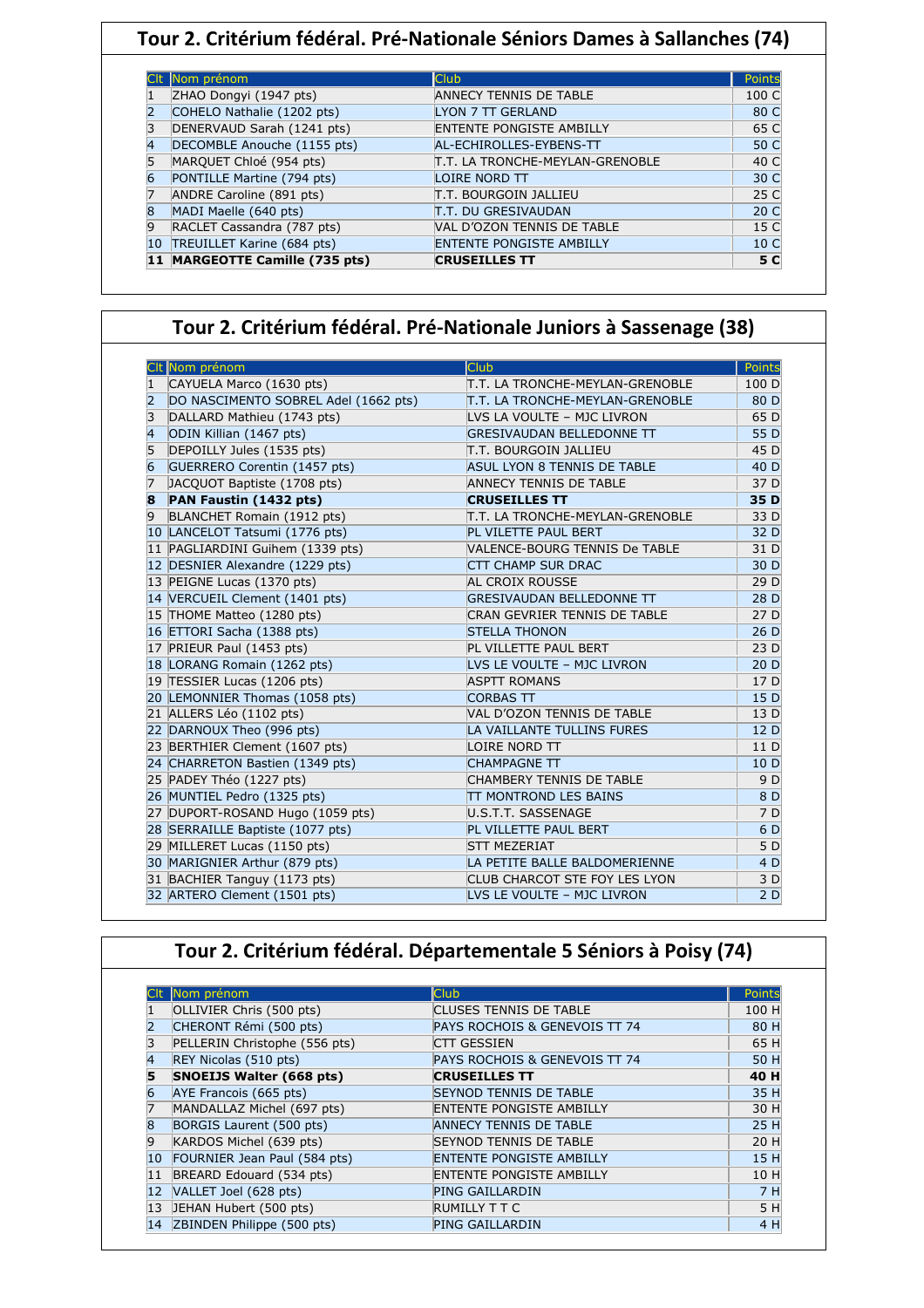| Tour 2. Critérium fédéral. Pré-Nationale Benjamins à Charly-Millery (69) |                                               |                                  |                 |
|--------------------------------------------------------------------------|-----------------------------------------------|----------------------------------|-----------------|
|                                                                          |                                               |                                  |                 |
|                                                                          | Nom prénom<br><b>CURTENAZ Lucas (590 pts)</b> | Club<br><b>CRUSEILLES TT</b>     | Points<br>100 G |
| 2                                                                        | BOVIER-LAPIERRE Malo (635 pts)                | <b>TT ALBERTVILLE</b>            | 80 G            |
| 3                                                                        | LARIVE Alexandre (616 pts)                    | LYON 7 TT GERLAND                | 65 G            |
|                                                                          | GATHERON Nolan (605 pts)                      | ABERGEMENT CLEMENCIA             | 52 G            |
| 5                                                                        | AIZAC-HAUTECLOCQUE Ulysse (535 pts)           | <b>GRESIVAUDAN BELLEDONNE TT</b> | 42 G            |
| 6                                                                        | BONNETERRE Zephir (543 pts)                   | A S CROSSEY                      | 37 G            |
| 7                                                                        | TISSEUR Tom (513 pts)                         | <b>CORBAS TT</b>                 | 32 G            |
| 8                                                                        | GARCIA Mateo (519 pts)                        | AL ECHIROLLES-EYBENS TT          | 28 G            |
| 9                                                                        | PIRAT Mael (572 pts)                          | <b>TT MANTHES</b>                | 25 G            |
| 10                                                                       | MATHERET Anatole (550 pts)                    | <b>TT ALBERTVILLE</b>            | 24 <sub>G</sub> |
| 11                                                                       | BOTTOLIER DEPOIS Remi (500 pts)               | SALLANCHES TT                    | 23 G            |
| 12                                                                       | ROUSSEAU Titouan (500 pts)                    | <b>CHAMBERY TENNIS DE TABLE</b>  | 22 G            |
| 13                                                                       | DOMINGUES Aaron (550 pts)                     | <b>VILLEFRANCHE TTCAV</b>        | 17 G            |
| 14                                                                       | GILLE Nils (600 pts)                          | <b>AUVR RILLIEUX</b>             | 15 G            |
| 15                                                                       | NORAZ Arthur (513 pts)                        | T.T. LA TRONCHE-MEYLAN-GRENOBLE  | 13 G            |
| 16                                                                       | CHAMPIN Liam (500 pts)                        | <b>ANNECY TENNIS DE TABLE</b>    | 11 G            |
| 17                                                                       | ELLISON Isaac (501 pts)                       | PAYS ROCHOIS & GENEVOIS TT       | 9 <sub>G</sub>  |
| 18                                                                       | BOIDIN Sebastien (522 pts)                    | EVIAN SPORTS TENNIS DE TABLE     | 8 G             |
| 19                                                                       | PAVILLET-PELAZ Mateo (500 pts)                | CLUB TENNIS DE TABLE ARVILLARD   | 7 G             |
| 20                                                                       | SOCQUET Kyliann Teddy (500 pts)               | ANNECY LE VIEUX - SILLINGY TT    | 6 G             |
| 21                                                                       | CHAVET Alexandre (500 pts)                    | <b>HAUT BUGEY TT</b>             | 5 G             |
| 22                                                                       | DEN HARTIGH Benjamin (519 pts)                | Ent. FRANS-VILLENEUVE TT         | 4 <sub>G</sub>  |
| 23                                                                       | VIGNAL Mathis (500 pts)                       | UPIE TENNIS DE TABLE             | 3 G             |
|                                                                          | 999 FAVEROT Nicolas (500 pts)                 | <b>ENT FLEURS CIVENS TT</b>      | 0               |
|                                                                          |                                               |                                  |                 |

## **Tour 2. Critérium fédéral. Départementale 1 Benjamins à La Roche/Foron (74)**

|              | Nom prénom                     | Club                                | Points |
|--------------|--------------------------------|-------------------------------------|--------|
|              | LANORD Clément (500 pts)       | PAYS ROCHOIS & GENEVOIS TT 74       | 100 H  |
|              | VINCENT Nathan (533 pts)       | <b>ANNECY TENNIS DE TABLE</b>       | 80 H   |
| 3            | MARTEEL Mateo (533 pts)        | <b>ANNECY TENNIS DE TABLE</b>       | 65 H   |
| 4            | MELKI Joseph (500 pts)         | ANNECY LE VIEUX - SILLINGY TT       | 52 H   |
| 5            | PEETERS Julian (500 pts)       | <b>ANNECY TENNIS DE TABLE</b>       | 42 H   |
| 6            | MARCOZ Bastien (500 pts)       | <b>ANNECY TENNIS DE TABLE</b>       | 37 H   |
| 7            | PETIT David (500 pts)          | <b>STELLA THONON</b>                | 32 H   |
| 8            | TEIXEIRA Yohan (500 pts)       | <b>ANNECY TENNIS DE TABLE</b>       | 28 H   |
| 9            | MOUGIN Alexis (500 pts)        | <b>ANNECY TENNIS DE TABLE</b>       | 25 H   |
| $ 10\rangle$ | VIEULES Rayan (500 pts)        | <b>ENTENTE PONGISTE AMBILLY</b>     | 24 H   |
| 11           | COURTOIS Maxance (500 pts)     | EVIAN SPORTS TENNIS DE TABLE        | 23 H   |
| 12           | ZACKARIA Mathis (500 pts)      | CRAN GEVRIER TENNIS DE TABLE        | 22 H   |
| 13           | LANDU KINKELA Nelson (500 pts) | <b>ENTENTE PONGISTE AMBILLY</b>     | 17 H   |
| 14           | BAZAR Erkem (500 pts)          | <b>ENTENTE PONGISTE AMBILLY</b>     | 15 H   |
| 15           | <b>HARVEY George (500 pts)</b> | <b>CRUSEILLES TT</b>                | 13 H   |
| 16           | <b>VUARGNOZ Priam</b>          | <b>EVIAN SPORTS TENNIS DE TABLE</b> | 11 H   |

|    | Tour 2. Critérium fédéral. Départementale 2 Benjamins à La Roche/Foron (74) |                                     |                 |
|----|-----------------------------------------------------------------------------|-------------------------------------|-----------------|
|    |                                                                             |                                     |                 |
|    | Nom prénom                                                                  | <b>Club</b>                         | <b>Points</b>   |
|    | ECHARNIER Alexis (500 pts)                                                  | EVIAN SPORTS TENNIS DE TABLE        | 100 I           |
|    | DE CEGLIA Théo (500 pts)                                                    | <b>EVIAN SPORTS TENNIS DE TABLE</b> | 80 I            |
|    | DEGRANGE Nicolas (500 pts)                                                  | ANNECY LE VIEUX - SILLINGY TT       | 65 I            |
| 4  | COCHARD Emile (500 pts)                                                     | ANNECY LE VIEUX - SILLINGY TT       | 50 I            |
|    | MOILLE Remi (500 pts)                                                       | EVIAN SPORTS TENNIS DE TABLE        | 40 I            |
| 6  | NOEL Leny (500 pts)                                                         | SALLANCHES TT                       | 30 I            |
|    | BOLLON Léo (500 pts)                                                        | <b>SEYNOD TENNIS DE TABLE</b>       | 25I             |
| 8  | <b>DERUAZ Valentin (500 pts)</b>                                            | <b>CRUSEILLES TT</b>                | 20I             |
| 9  | LAURENS Anthony (500 pts)                                                   | ANNECY LE VIEUX - SILLINGY TT       | 15 <sub>1</sub> |
| 10 | KHEIREDDINE Noah (500 pts)                                                  | <b>ENTENTE PONGISTE</b>             | 10 <sub>1</sub> |
| 11 | DICUONZO Matteo (500 pts)                                                   | <b>ENTENTE PONGISTE</b>             | 5 I             |
| 12 | THOMAS Dohan (502 pts)                                                      | <b>CRAN GEVRIER TENNIS DE TABLE</b> | 21              |
| 13 | COLLOT Edgar (500 pts)                                                      | SALLANCHES TT                       |                 |
| 14 | CLERC Andrea (500 pts)                                                      | <b>STELLA THONON</b>                |                 |
| 15 | VALETTE Matheo (500 pts)                                                    | ANNECY TENNIS DE TABLE              |                 |
| 16 | TRONCON Mateo (500 pts)                                                     | <b>CRAN GEVRIER TENNIS DE TABLE</b> |                 |